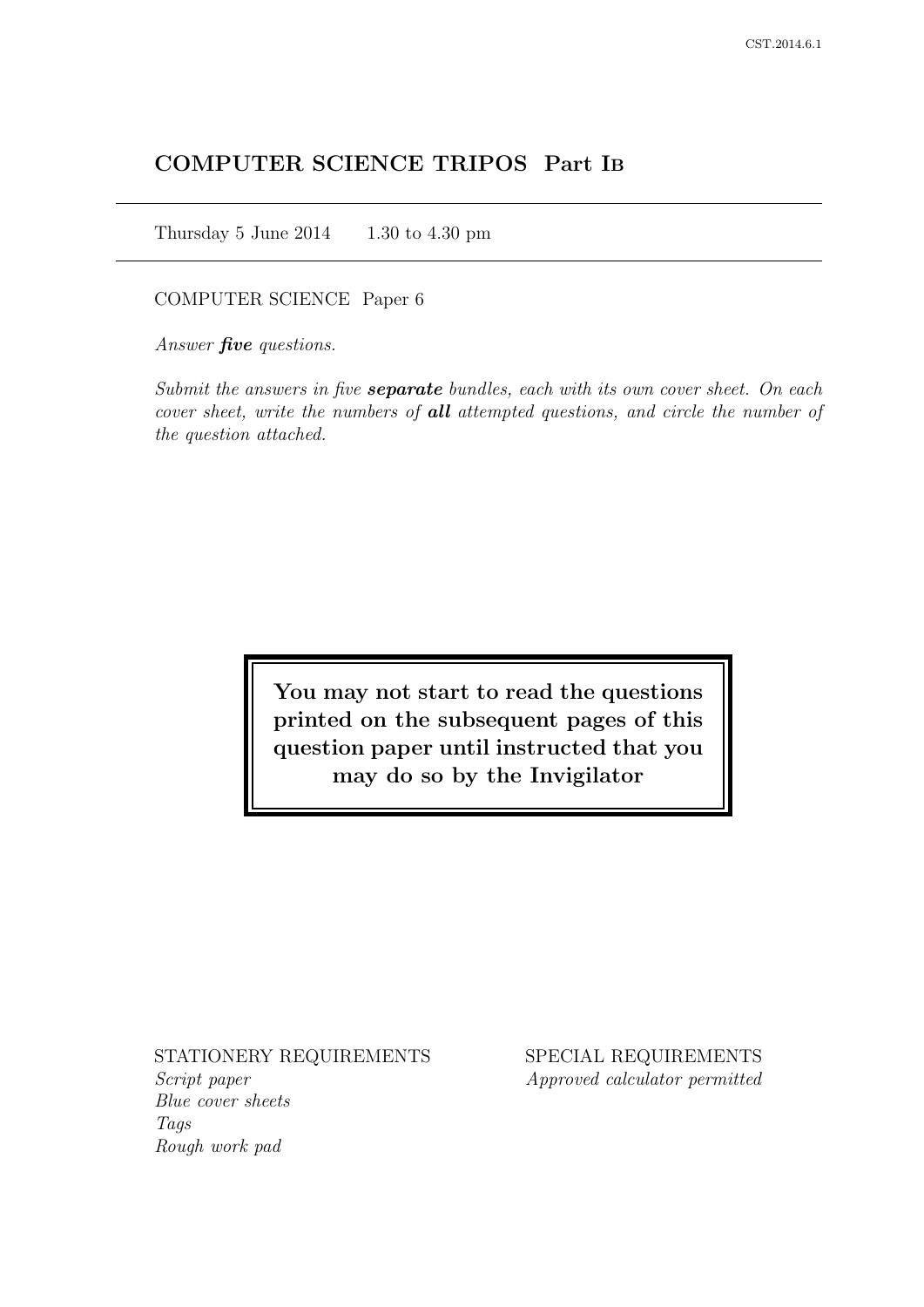# 1 Complexity Theory

- (a) Give the two definitions of the complexity class NP, one using the term Turing machine and one using the term verifier. [4 marks]
- (b) For each of the following statements, state whether it is true, false or unknown. In each case, give justification for your answer. In particular, if the truth statement is unknown, state any implications that might follow from it being true or false. [2 marks each]
	- (*i*) 3SAT  $\leq_P$  CLIQUE
	- $(ii)$  TSP  $\in$  P
	- $(iii)$  NL  $\subseteq$  P
	- $(iv)$  PSPACE  $\neq$  NPSPACE
- (c) Let  $\Sigma = \{0, 1\}$ . Prove that  $\emptyset$  and  $\{0, 1\}^*$  are the only languages in P which are not complete for P with respect to polynomial-time reductions. [8 marks]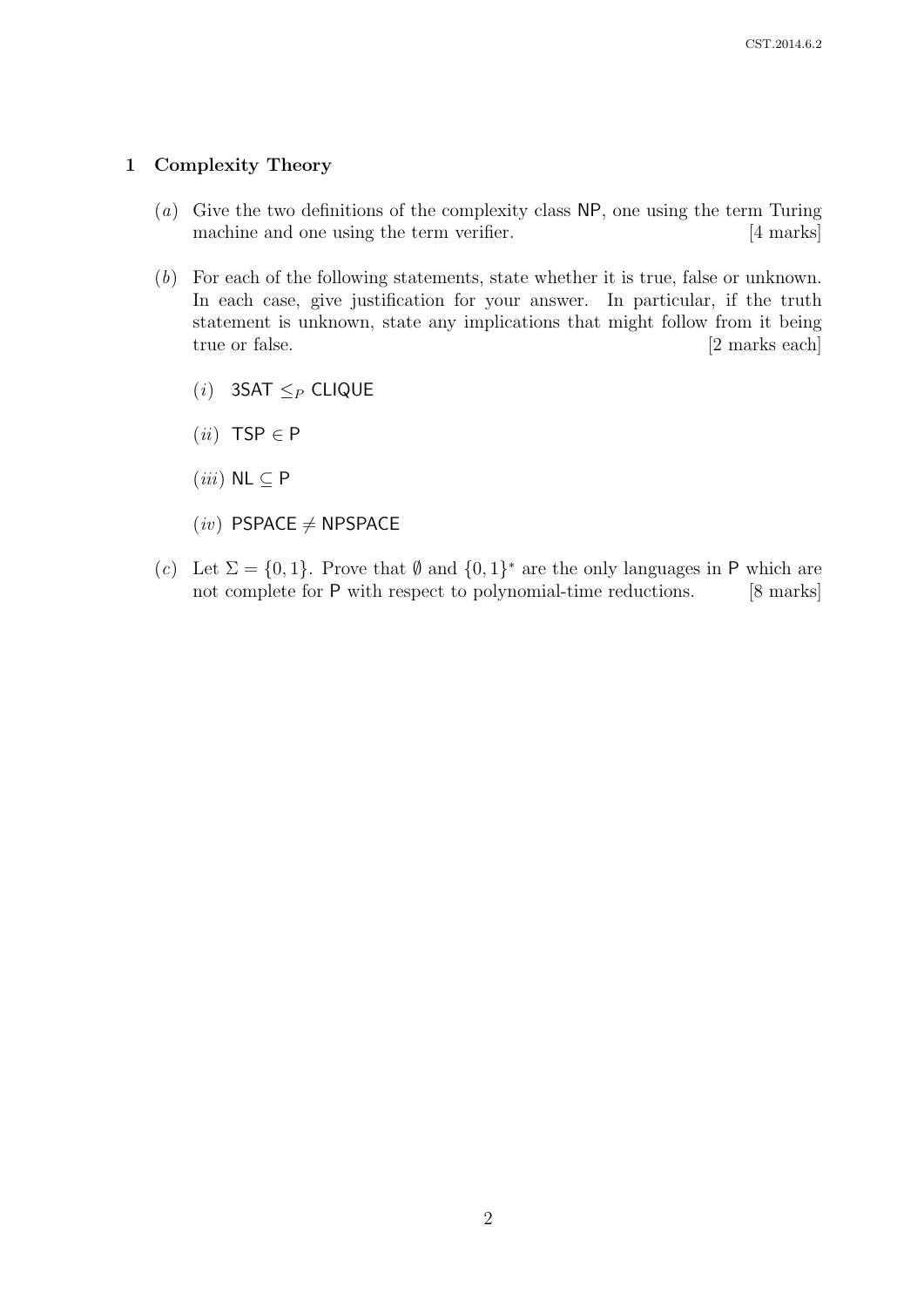# 2 Complexity Theory

- (a) State precisely what it means for a language  $(i)$  to be co-NP-complete,  $(ii)$  to be in  $NL$  and  $(iii)$  to be in PSPACE.  $[6 \text{ marks}]$
- (b) Consider the following two decision problems.

**Problem 1:** Given an undirected graph  $G = (V, E)$  with |V| even, does G contain a clique with at least  $|V|/2$  vertices?

**Problem 2:** Given an undirected graph  $G = (V, E)$ , does G contain a clique with at least  $|V| - 3$  vertices?

(i) Which of the two problems is in P and which one is NP−complete?

[2 marks]

- (*ii*) For the problem in P, describe a polynomial-time algorithm. [4 marks]
- $(iii)$  For the other problem, prove that it is NP-complete. [8 marks]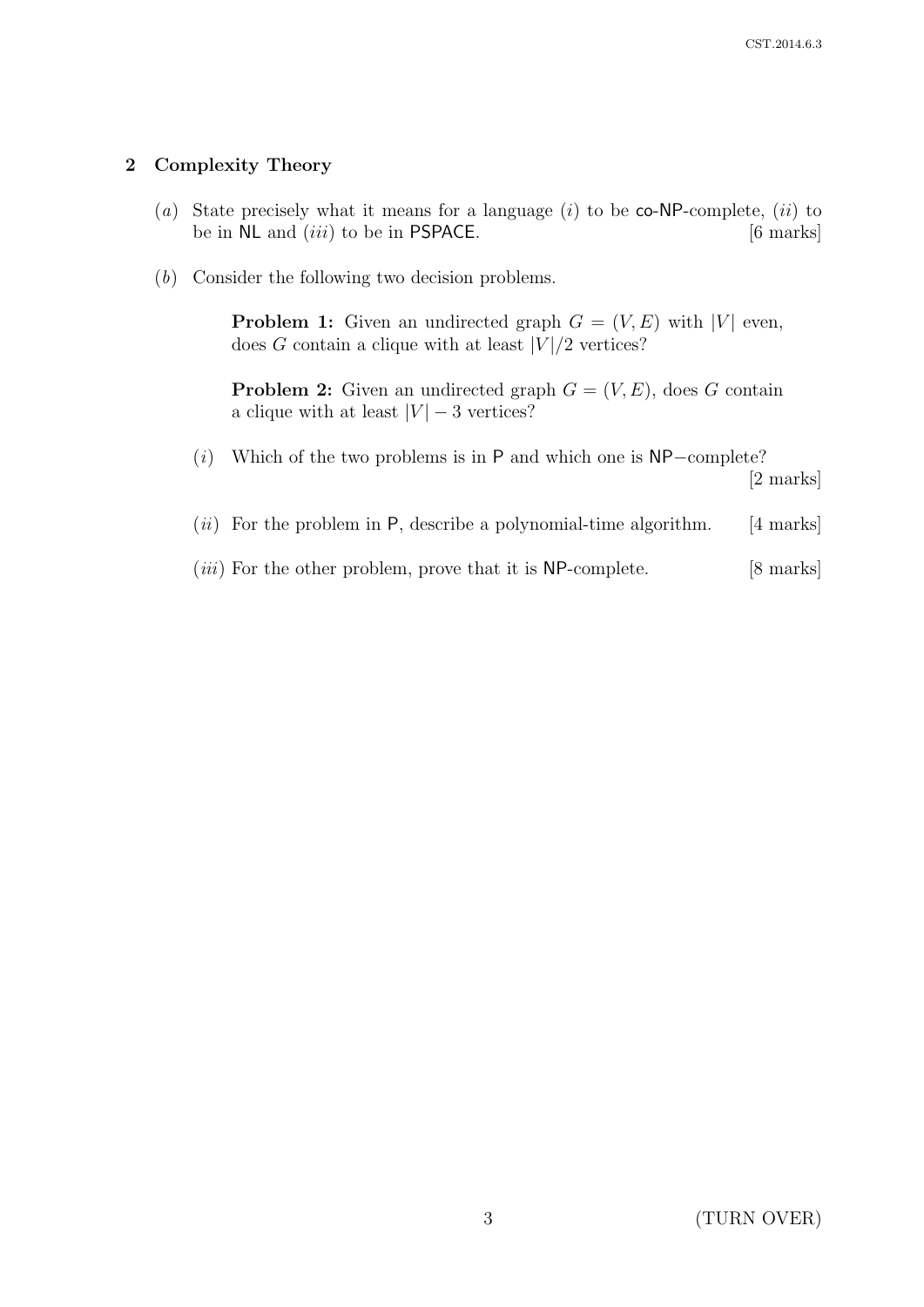# 3 Computation Theory

- (a) Explain how to code register machine programs P as numbers  $\ulcorner P\urcorner \in \mathbb{N}$  so that each  $e \in \mathbb{N}$  can be decoded to a unique register machine program  $\text{proq}(e)$ . [10 marks]
- (b) Find a number  $e_1 \in \mathbb{N}$  for which  $prog(e_1)$  is a register machine program for computing the function  $one \in \mathbb{N} \to \mathbb{N}$  with  $one(x) = 1$  for all  $x \in \mathbb{N}$ . [2 marks]
- $(c)$  Why is it important for the theory of computation that the functions involved in the coding and decoding given in part  $(a)$  are themselves register machine computable? (You are not required to prove that they are computable.)

[2 marks]

- (d) Define what it means for a set of numbers  $S \subseteq \mathbb{N}$  to be register machine *decidable*. [2 marks]
- (e) Let  $\varphi_e \in \mathbb{N}$ -N denote the partial function of one argument computed by the register machine with program  $prog(e)$ . Prove that  $\{e \in \mathbb{N} \mid \varphi_e = one\}$  is register machine undecidable (where *one* is the function mentioned in part  $(b)$ ). State carefully any standard results that you use in your proof. [4 marks]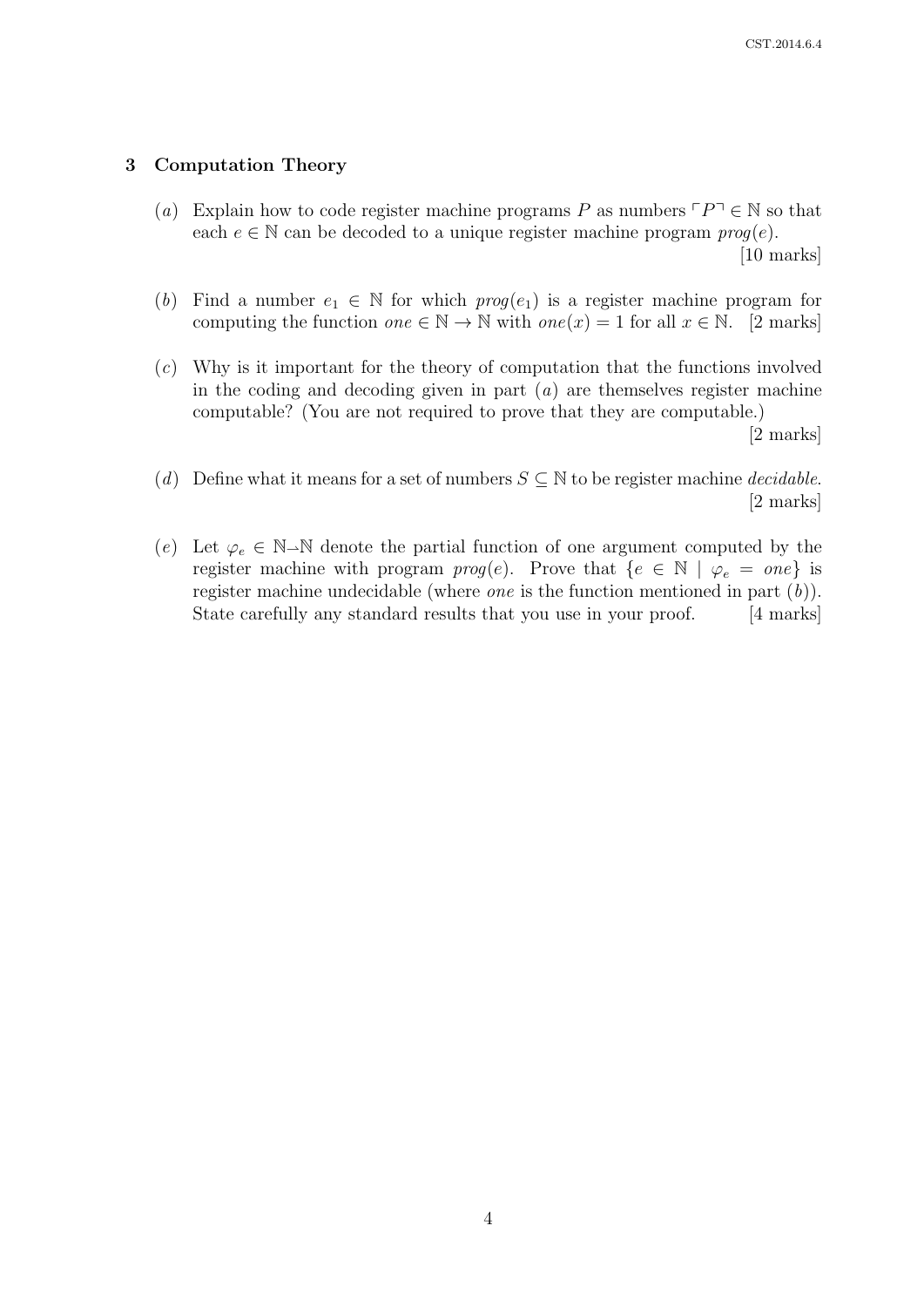#### 4 Computation Theory

- (a) Give the recursion equations for the function  $\rho^{n}(f,g) \in \mathbb{N}^{n+1} \to \mathbb{N}$  defined by primitive recursion from functions  $f \in \mathbb{N}^n \to \mathbb{N}$  and  $g \in \mathbb{N}^{n+2} \to \mathbb{N}$ . [2 marks]
- (b) Define the class PRIM of primitive recursive functions, giving exact definitions for all the functions and operations you use. [5 marks]
- (c) Show that the addition function  $add(x, y) = x + y$  is in PRIM. [2 marks]
- (d) Give an example of a function  $\mathbb{N}^2 \to \mathbb{N}$  that is not in PRIM. [3 marks]
- (e) The Fibonacci function  $fib \in \mathbb{N} \to \mathbb{N}$  satisfies  $fib(0) = 0$ ,  $fib(1) = 1$  and  $fib(x + 2) = fib(x) + fib(x + 1)$  for all  $x \in \mathbb{N}$ .
	- (i) Assuming the existence of primitive recursive functions  $pair \in \mathbb{N}^2 \to \mathbb{N}$ ,  $fst \in \mathbb{N} \to \mathbb{N}$  and  $snd \in \mathbb{N} \to \mathbb{N}$  satisfying for all  $x, y \in \mathbb{N}$

$$
fst(pair(x, y)) = x \land \; snd(pair(x, y)) = y
$$

prove by mathematical induction that any function  $g \in \mathbb{N} \to \mathbb{N}$  satisfying

$$
g(0) = pair(0, 1)
$$
  

$$
g(x + 1) = pair(snd(g(x)), \text{fst}(g(x)) + \text{snd}(g(x)))
$$

for all  $x \in \mathbb{N}$ , also satisfies

$$
\forall x \in \mathbb{N}(\text{fst}(g(x)) = \text{fib}(x) \land \text{snd}(g(x)) = \text{fib}(x+1)).
$$
\n[4 marks]

(*ii*) Deduce that the Fibonacci function  $fib$  is in PRIM. [4 marks]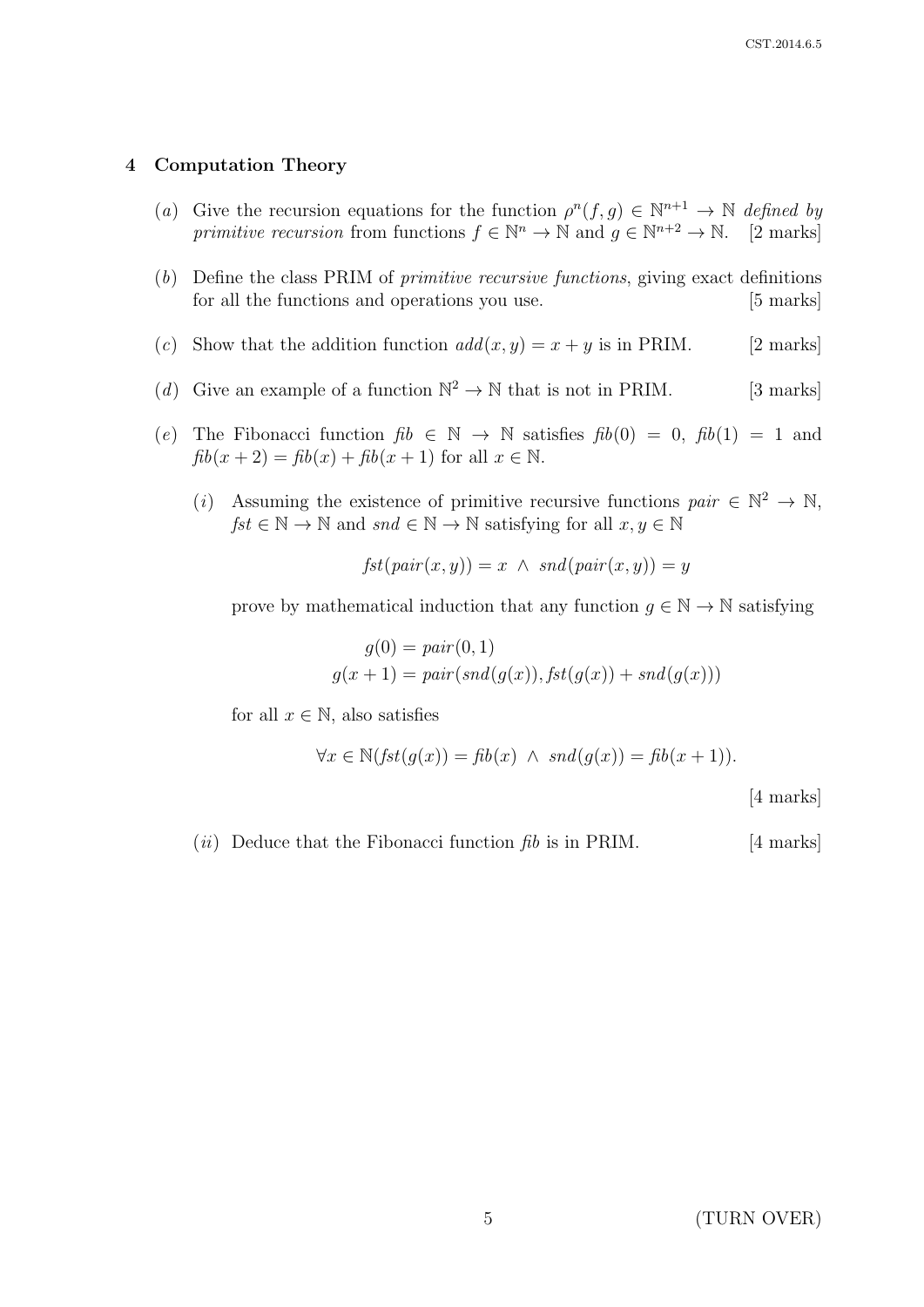## 5 Logic and Proof

- (a) Proof methods for propositional logic include the sequent calculus, DPLL and BDDs. Describe briefly each of these methods. State, with reasons, which method is to be preferred for a problem that makes heavy use of the  $\leftrightarrow$  and  $\oplus$ symbols. (Note that  $oplus$  denotes exclusive or.) [7 marks]
- (b) Describe briefly the procedure for constructing a BDD, illustrating your answer using the formula  $((P \lor Q) \land R) \lor (P \to (Q \land R)).$

[7 marks]

(c) Consider the following set of  $n + 1$  propositional formulas, where  $n \geq 0$ :

$$
P_i \leftrightarrow P_{i+1} \qquad \text{(for } i = 1, \dots, n\text{)}
$$

$$
P_1 \oplus P_{n+1}
$$

Describe a possible execution of the DPLL procedure to determine whether this set is satisfiable or not. [6 marks]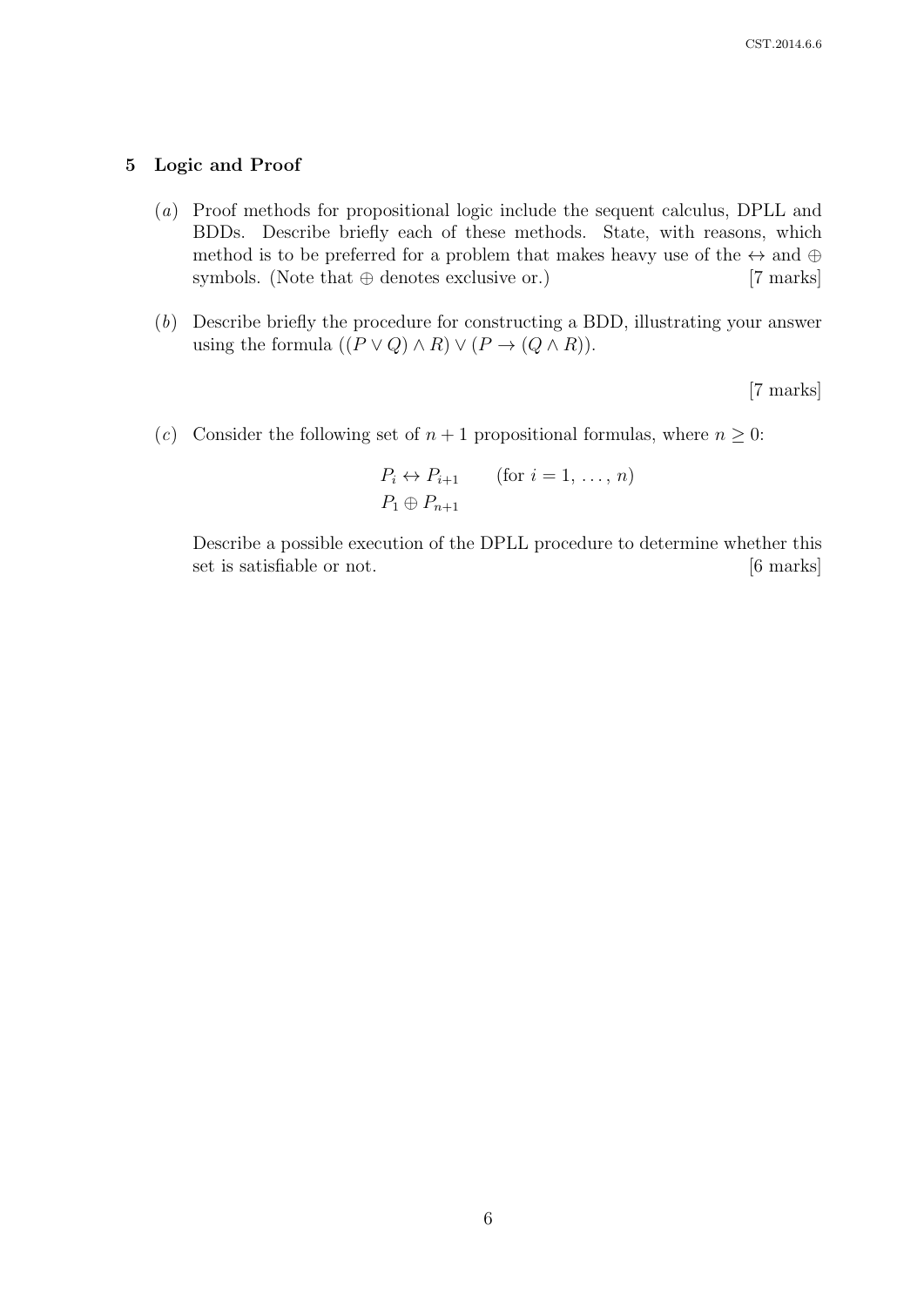[6 marks]

## 6 Logic and Proof

- (a) Describe briefly the concept of a decision procedure, listing at least three separate examples of decidable theories. [4 marks]
- (b) Outline the basic ideas behind Fourier-Motzkin variable elimination, demonstrating them with reference to the following small set of constraints:

$$
x + 2y \ge 10 \qquad x + z \le 5 \qquad y \le 3 \qquad z - 2 \ge 0
$$

(c) Call a clause positive if it consists of positive literals only. Negative selection is a refinement of resolution where two clauses can be resolved only if one of them is positive; if a clause contains any negative literals, then only one of those may be resolved with a literal in another (necessarily positive) clause. Negative selection reduces the number of combinations of literals to be compared, thereby improving performance. Consider the following set of clauses:

$$
{R(0), R(1)} \qquad {P(h(z)), \neg R(z)} \qquad {\neg P(x), \neg R(y)}.
$$

With negative selection, the first resolution step must involve  $\{R(0), R(1)\}\)$ , as no other positive clauses are available at the start.

- $(i)$  If a set of clauses includes no positive clauses, can it be unsatisfiable? Justify your answer. [3 marks]
- $(ii)$  Use resolution with negative selection to derive a contradiction from the clauses above. [7 marks]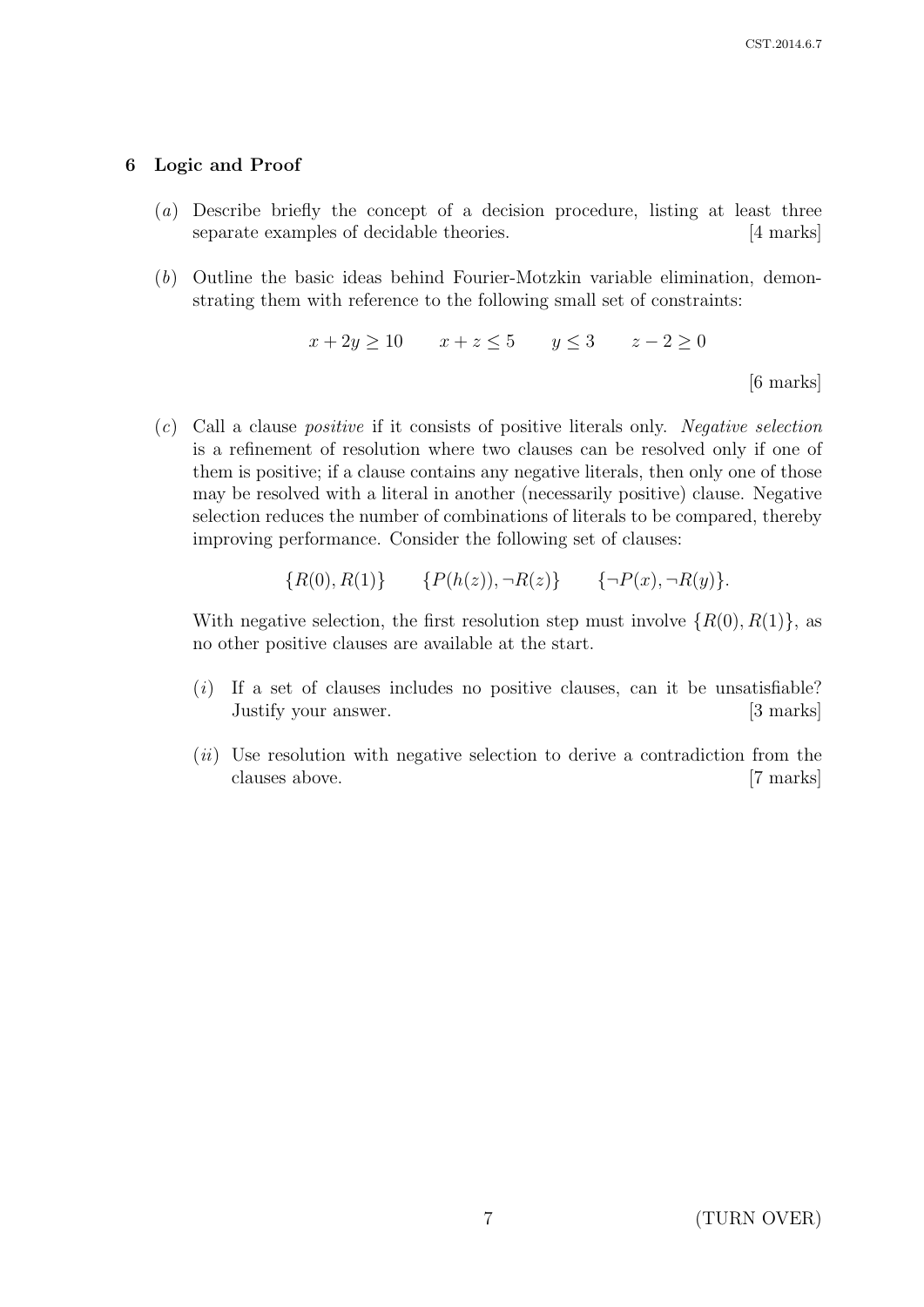#### 7 Mathematical Methods for Computer Science

(a) Using complex exponentials, prove the following trigonometric identity, which describes the multiplicative modulation of one cosine wave by another as being simply the sum of a different pair of cosine waves:

$$
\cos(ax)\cos(bx) = \frac{1}{2}\cos((a+b)x) + \frac{1}{2}\cos((a-b)x)
$$
\n<sup>[3 marks]</sup>

(b) The function  $\operatorname{sinc}(x) = \frac{\sin(\pi x)}{}$  $\pi x$ for  $x \neq 0$  as plotted here plays an important role in the Sampling Theorem. By considering its Fourier transform, show that this function is unchanged in form after convolution with itself, and show that it even remains unchanged in form after convolution with any higher frequency sinc function  $sinc(ax)$  for  $a > 1$ , but that if  $0 < a < 1$ , then the result is instead that lower frequency sinc function  $sinc(ax)$ .



[5 marks]

- in an orthonormal system. [7 marks] vector  $u$ , and comment on the computational advantage of representing the data vectors:  $u = \sum_{i=1}^{n} a_i e_i$  $u \in \text{span}\{e_1, e_2, \ldots, e_n\}$  in this space as a linear combination of the orthonormal  $\{e_1, e_2, \ldots, e_n\}$  so that  $\forall i \neq j$  the inner product  $\langle e_i, e_j \rangle = 0$ , but every  $e_i$  is a unit  $(c)$  Let V be an inner product space spanned by an orthonormal system of vectors vector so that  $\langle e_i, e_i \rangle = 1$ . We wish to represent a data set consisting of vectors  $i=1$  $a_i e_i$ . Derive how the coefficients  $a_i$  can be determined for any
- "daughter" wavelets  $\Psi_{jk}(x)$  by simple shifting and scaling operations, and (d) Show how a generating (or "mother") wavelet  $\Psi(x)$  can spawn a family of explain the advantages of representing continuous functions in terms of such a family of self-similar dilates and translates of a mother wavelet. [5 marks]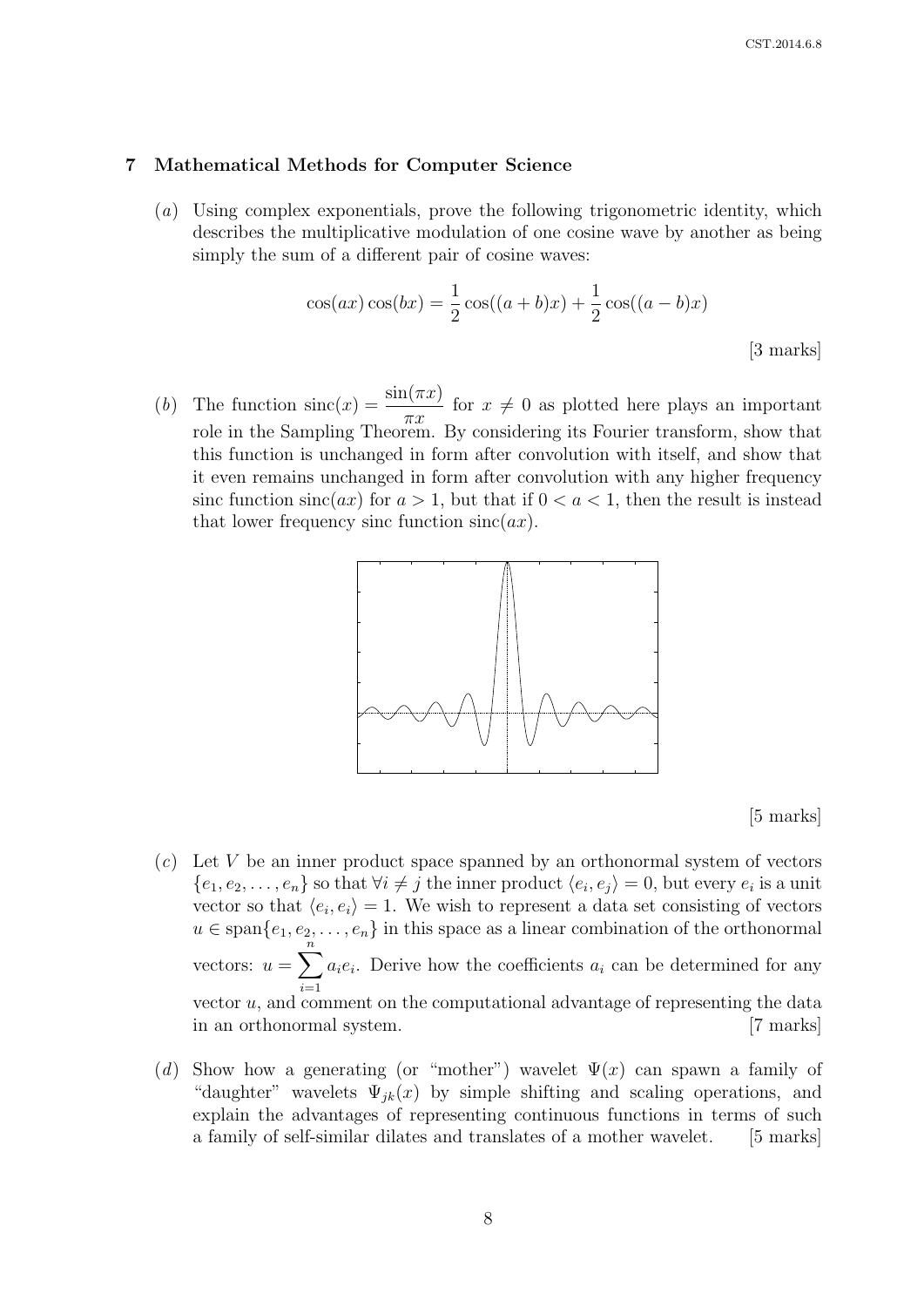#### 8 Mathematical Methods for Computer Science

Suppose that X is a random variable with moment generating function  $M_X(t)$  which you may assume is well-defined and finite for all  $t$ .

(a) Show that for any constant a and for all  $t \geq 0$ 

$$
\mathbb{P}(X \ge a) \le e^{-ta} M_X(t) .
$$

[5 marks]

(b) Show that for any constant a

$$
\mathbb{P}(X \ge a) \le e^{-f(a)}
$$

where

$$
f(a) = \max_{t \ge 0} (ta - \ln M_X(t)).
$$

[5 marks]

(c) Let  $X_1, X_2, \ldots$  be a sequence of independent random variables each with the same distribution as X. Show that for any  $a > \mathbb{E}(X)$ 

$$
\mathbb{P}\left(\frac{1}{n}\sum_{i=1}^n X_i \ge a\right) \le e^{-nf(a)}.
$$

[5 marks]

(d) Show that  $\mathbb{P}(X \ge a) \le e^{-a^2/2}$  when  $X \sim N(0, 1)$  is a standard Normal random variable and  $a > 0$ . You may use the result that in this case  $M_X(t) = e^{t^2/2}$ . [5 marks]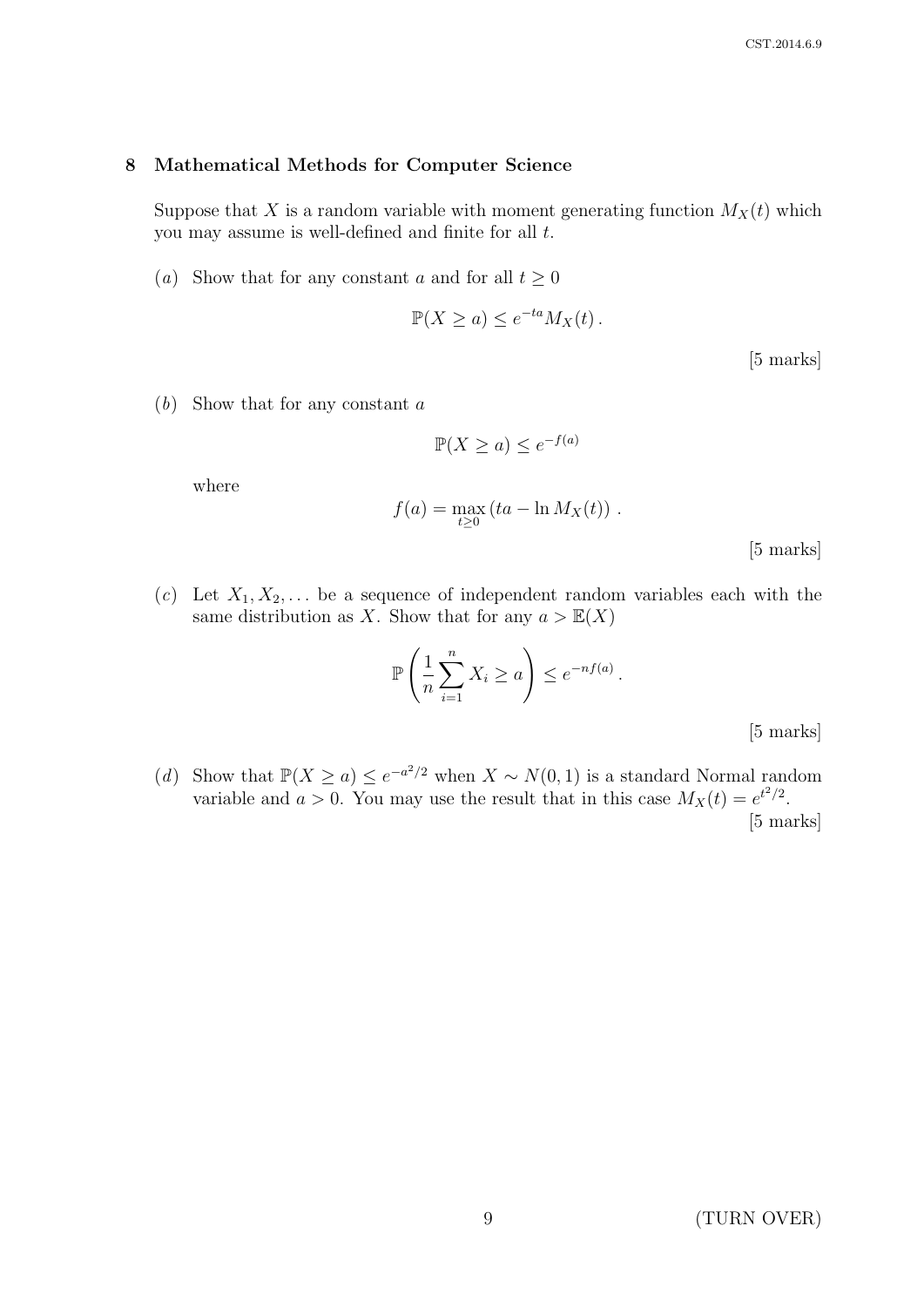# 9 Semantics of Programming Languages

Consider the concurrent imperative language L with syntax and conventional operational semantics as below.

statement, s ::= skip  $|x := e; s |$  let  $r = x$  in s  $|$  let  $r = op(e_1, ..., e_n)$  in s | if  $(e_1 = e_2)$  s else s'

expression,  $e ::= r | v$ 

process,  $p ::= tid:s | p|p'$ 

label,  $l ::= \mathbf{W} x = v \mid \mathbf{R} x = v \mid \tau \mid t id : l \mid \mathbf{L} x$ 

Here x and  $r$  range over shared and thread-local variables,  $op$  over built-in operators, v over values  $0, 1, \ldots$ , tid over thread ids  $a, b, \ldots$ . Let m range over memory states, functions from shared variables to values. In the lets,  $r$  binds in  $s$ .

$$
\frac{\sqrt{s} \stackrel{l}{\rightarrow} s'}{x := v; s} \frac{\mathbf{w}x = v}{\mathbf{w} \neq v'} \text{WR} \quad \frac{\mathbf{let} \ r = x \text{ in } s}{\mathbf{let} \ r = x \text{ in } s} \frac{\mathbf{R}x = v}{\mathbf{v} \neq (v/r) s} \text{RD} \quad \frac{\mathbf{r} \quad \mathbf{let} \ (v = v) \ s \text{ else } s' \stackrel{\tau}{\rightarrow} s'}{\mathbf{if} \ (v = v') \ s \text{ else } s' \stackrel{\tau}{\rightarrow} s'} \text{IF2} \quad \frac{v = \llbracket op \rrbracket (v_1, \ldots, v_n)}{\mathbf{let} \ r = op(v_1, \ldots, v_n) \text{ in } s \stackrel{\tau}{\rightarrow} \{v/r\} s} \text{OP}
$$
\n
$$
\frac{\boxed{p \stackrel{l}{\rightarrow} p' \bracket}{\frac{s \stackrel{l}{\rightarrow} s'}{\mathbf{if} \ (s = v') \ s \text{ else } s' \stackrel{\tau}{\rightarrow} s'}}{\mathbf{if} \ (v = v) \ s \text{ else } s' \stackrel{\tau}{\rightarrow} s'} \text{IF2} \quad \frac{\mathbf{r} \quad \mathbf{let} \ r = op(v_1, \ldots, v_n) \text{ in } s \stackrel{\tau}{\rightarrow} \{v/r\} s}{\mathbf{if} \ (v = v) \ s \text{ else } s' \stackrel{\tau}{\rightarrow} s} \text{IF1}
$$
\n
$$
\frac{\boxed{p \stackrel{l}{\rightarrow} p' \bracket}{\frac{s \stackrel{l}{\rightarrow} s'}{\mathbf{if} \ (v = v) \ s \text{ else } s' \stackrel{\tau}{\rightarrow} s'}}{\mathbf{if} \ (v = v) \ s \text{ else } s' \stackrel{\tau}{\rightarrow} s'} \text{IF3}
$$
\n
$$
\frac{\boxed{v \neq v'}}{p, m \stackrel{l}{\rightarrow} \frac{v_1}{p}} \text{FAR1} \xrightarrow{p \stackrel{l}{\rightarrow} \frac{v_2}{p}} \frac{\frac{1}{p}}{p} \text{PAR2}
$$
\n
$$
\frac{\boxed{p \stackrel{l}{\rightarrow} w \stackrel{l}{\rightarrow} v'}}{p, m \stackrel{l}{\rightarrow} \frac{v'}{p}} \text{PAR2}
$$
\n
$$
\frac{p \stackrel{l
$$

Say p, m has a data race if there is a sequence of transitions  $p, m \xrightarrow{l_1} \ldots \xrightarrow{l_n} \xrightarrow{l'}$  where  $l$  and  $l'$  conflict: they are reads or writes to the same location, at least one is a write, and they are by different threads.

[continued . . . ]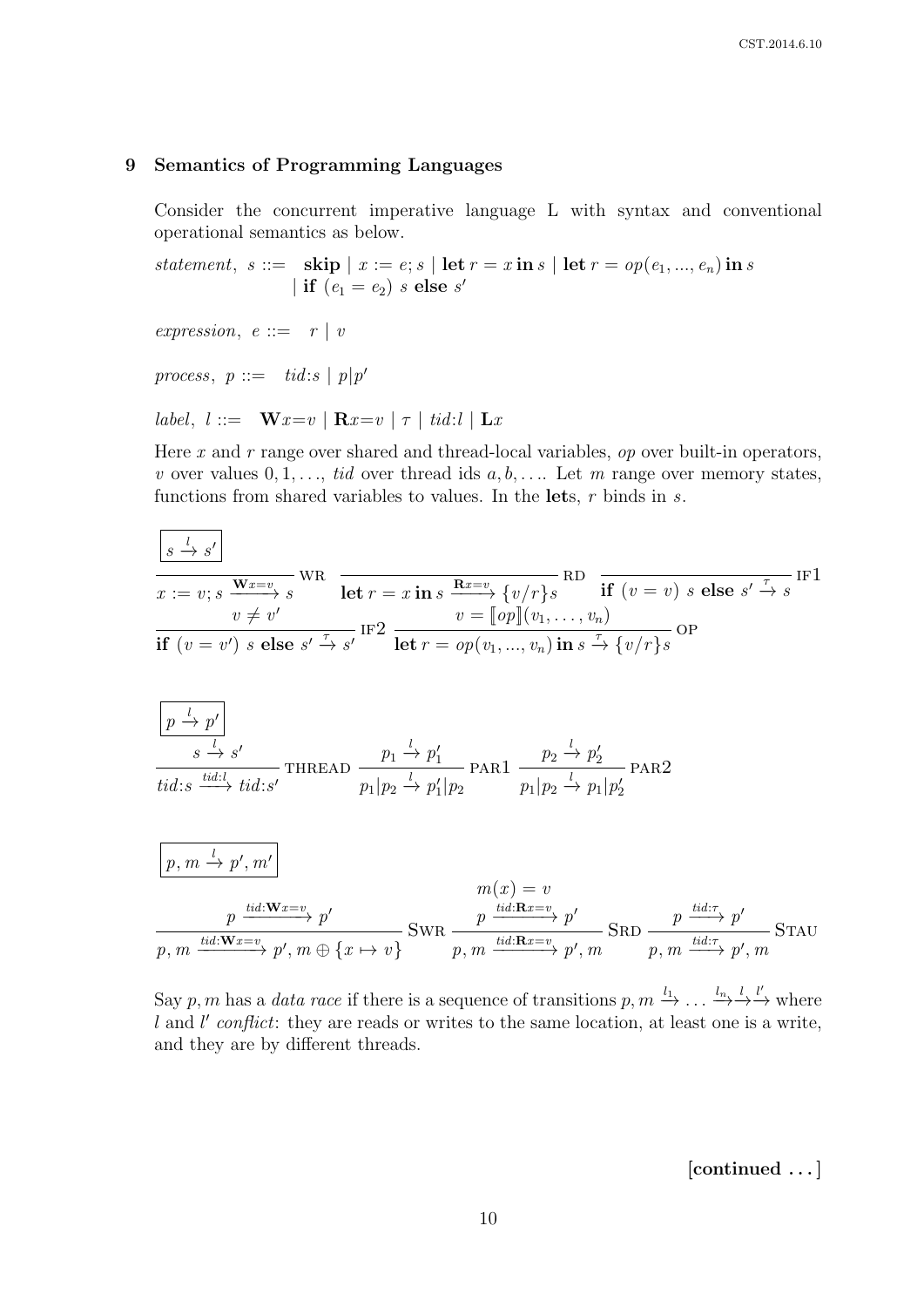- (a) Give a p for which  $p, m_0$  has a data race. [1 mark]
- $(b)$  A vector clock c is a function from thread ids to natural numbers, identifying the  $c(tid)$ 'th transition of each thread tid. Modify the semantics above to add a vector clock c to each process thread  $(tid_c:s)$ , each process label  $(tid_c:l)$ , and each memory location (with each  $m(x)$  now being a pair  $v_c$  of a value and vector clock). In your semantics each vector clock should be computed so as to record the latest transition number of all threads that have causally affected that point. Explain your semantics, perhaps with some simple examples. [11 marks]
- (c) Suppose that  $p, m \stackrel{l}{\to} \stackrel{l_1}{\to} \ldots \stackrel{l_n}{\to} \stackrel{l'}{\to}$  in your vector-clock semantics, where l and l' conflict but are separated by  $l_1, \ldots, l_n$ . To implement a dynamic race detector, we would like to find conditions on  $l_1, \ldots, l_n$  under which there is some other execution with l and l' adjacent:  $p, m \xrightarrow{\hat{l}_1} \ldots \xrightarrow{\hat{l}_{\hat{n}}} \xrightarrow{\bar{l}}$  (where  $\bar{l}$  and  $\bar{l'}$  are like l and l' but perhaps with different vector clocks). Give such a condition, as liberal as you can, and explain why it has that property. [8 marks]